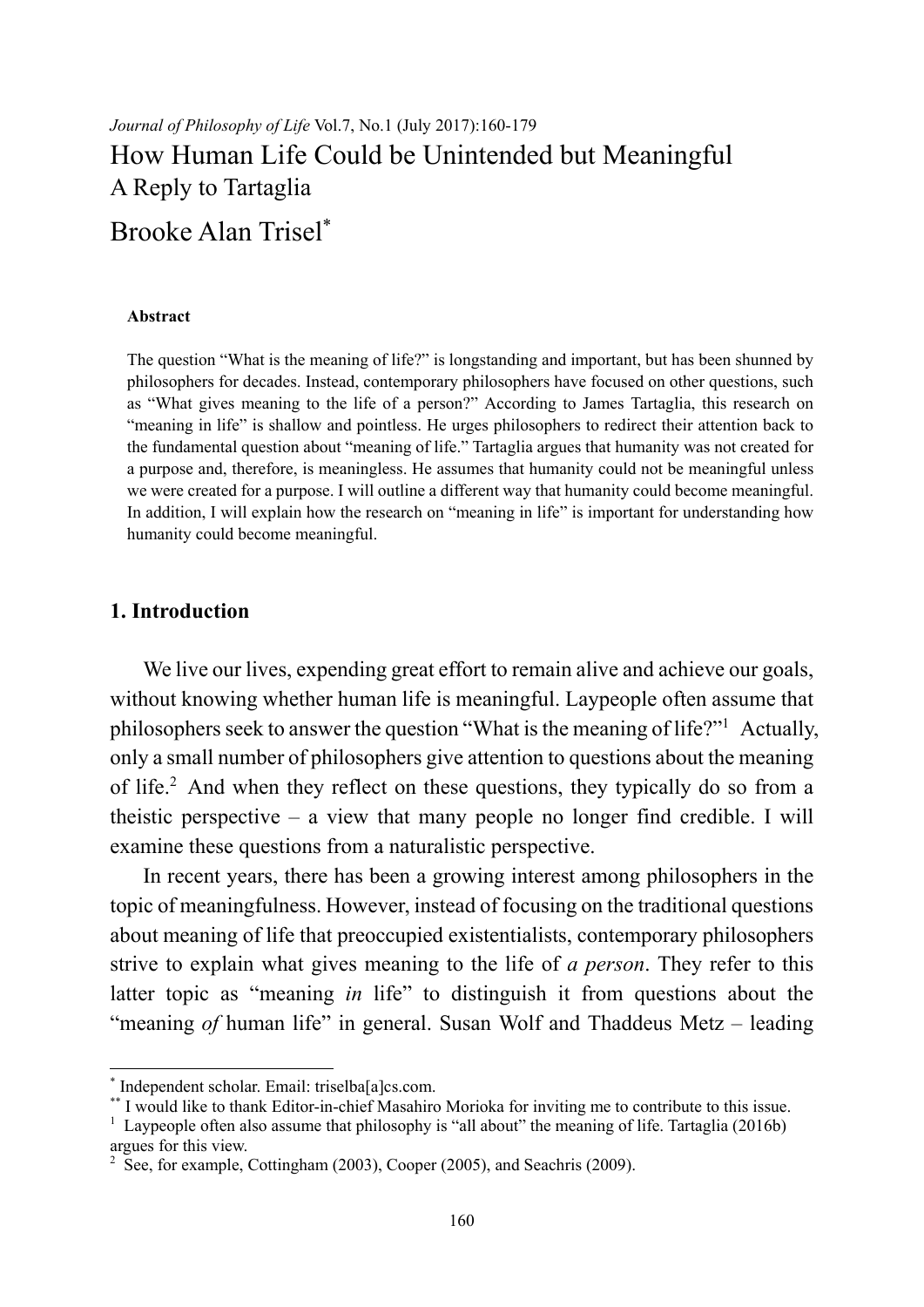figures in this research – have each proposed a theory of meaning in life.<sup>3</sup> These theories support *objective naturalism* – the view that one accrues meaning in one's life by engaging with inherently valuable and natural, mind-independent goods.

James Tartaglia is harshly critical of this work by these philosophers. He contends that this research is shallow,<sup>4</sup> pointless,<sup>5</sup> and can be misleading.<sup>6</sup> He argues that there is nothing philosophical about identifying what makes a person's life more meaningful.<sup>7</sup> He seems to think that one can find this in a self-help book.

Regarding the topic of meaningfulness, Tartaglia claims that there is only one truly important question: "[W]hat are we here for?"8 This focus on "meaning in life" has diverted our attention from this question, he argues. Tartaglia acknowledges that there is meaning *in* life – what he refers to as "social meaning." However, he argues that human life was not created for a purpose and, therefore, is meaningless.

 "Life" can refer to *a human being* or all of humanity, which can lead to confusion in this debate about meaningfulness. Take, for example, the title of Tartaglia's book: *Philosophy in a Meaningless Life*. With this title, some potential readers might assume that the book is about the life of a person. However, in reading the book, it quickly becomes clear that Tartaglia is referring to human life, as a whole.

As with "life," "humanity" can be thought of in multiple ways. Humanity can be conceived *as a whole* or as the *many individuals* that make up the whole.<sup>9</sup> These two different metaphysical conceptions of humanity give rise to two different ways of thinking about how humanity could be meaningful. With the traditional, *holistic* account of meaning of life, a meaning of life is conceived as a meaning that is possessed by humanity, as a whole. There is, however, an alternative, *individualistic* conception of meaning of life that I will outline. By engaging with inherently valuable and natural goods, it adds meaning to our individual lives, which in turn adds meaning to humanity from the "bottom-up," as I will hypothesize. $10$ 

<sup>&</sup>lt;sup>3</sup> See Wolf (2010) and Metz (2013).

<sup>4</sup> Tartaglia (2016a), p. 4.

 $<sup>5</sup>$  Ibid., p. 16.</sup>

<sup>6</sup> Tartaglia (2015), p. 98 and (2016a), p. 1.

<sup>&</sup>lt;sup>7</sup> Tartaglia (2015), pp. 95, 102 and (2016a), pp. 4, 16. See Metz (2016a) for his response to the criticisms by Tartaglia and others.

<sup>8</sup> Tartaglia (2016a), p. 2.

<sup>&</sup>lt;sup>9</sup> I will use the terms "humanity" and "human life" interchangeably.

 $10$  I initially discussed this view in Trisel (2016). I further develop this view in this paper.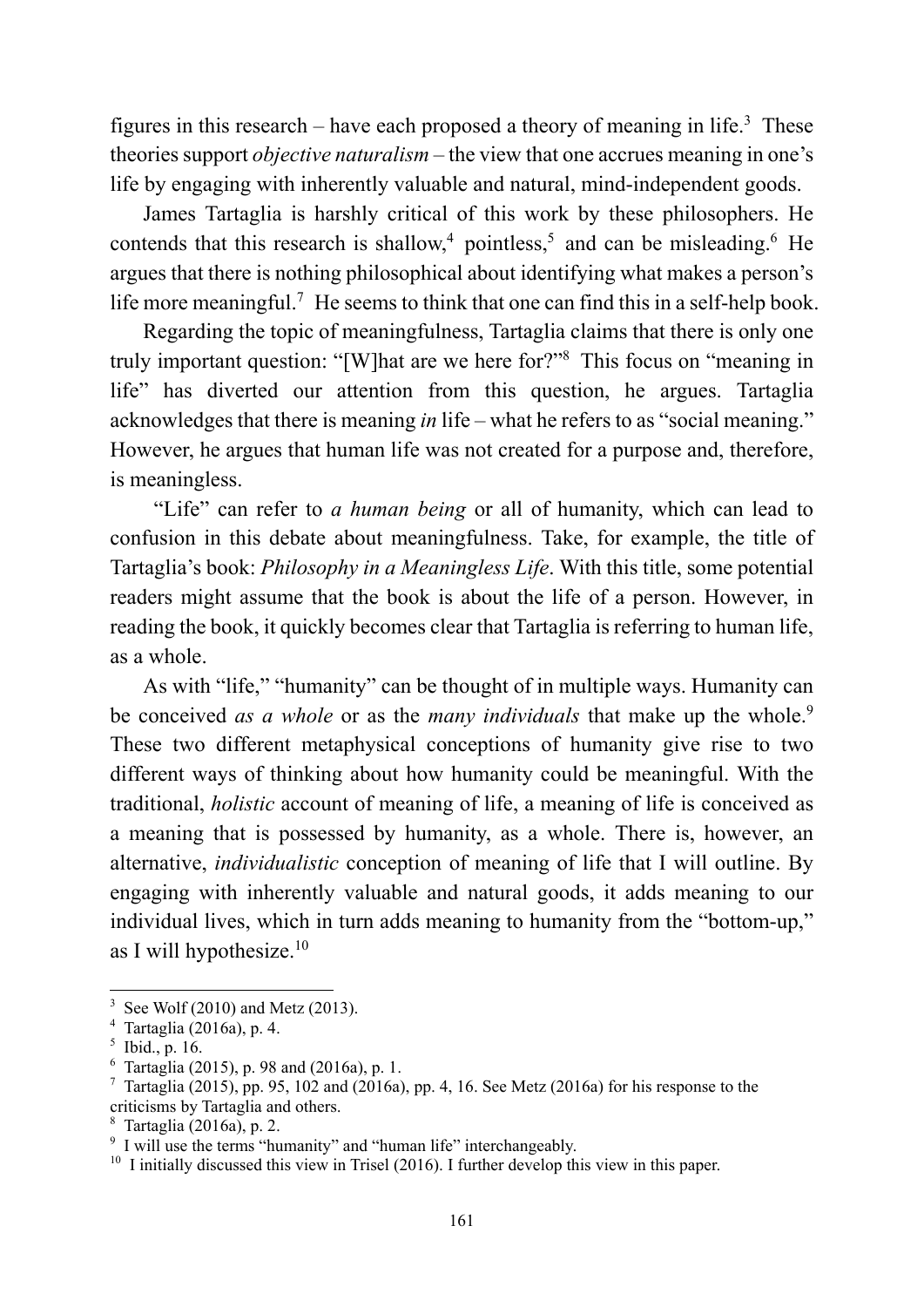In the next section, I will provide an overview of Tartaglia's nihilism. Many people, including Tartaglia, assume that humanity could not be meaningful unless we were created for a purpose. In section three, I will seek to demonstrate that this assumption is false. Then, in section four, I will compare the holistic and individualistic accounts of how humanity could be meaningful and will point out some problems with Tartaglia's holistic account. In section five, I will advocate for the individualistic account. In addition, I will explain how the research on "meaning in life" is important for understanding how humanity could become meaningful.

#### **2. An Overview of Tartaglia's Nihilism**

In the social framework in which we live our lives, there are pre-existing traditions, organizations, and fields of endeavor that one can join, as Tartaglia indicates.11 Our individual activities can be meaningful because they are situated within the context of meaning provided by the social framework. Likewise, for human life, as a whole, to be meaningful, it must exist within a wider context of meaning, Tartaglia argues. Tartaglia claims that the physical universe does not provide life with a context of meaning. Therefore, he contends that a "transcendent context of meaning" is necessary for life to be meaningful.<sup>12</sup>

Tartaglia hypothesizes that consciousness transcends the objective world. If true, this opens up a possibility that reality transcends the physical universe, he argues.13

Tartaglia indicates that if humanity were created for a purpose by a transcendent context of meaning, "We might be here to *do* something, and so discovering the reason might persuade us to change our lives."14 Alternatively, "the meaning of our lives might consist in *being* valuable, rather than having the capacity for *doing* something valuable."15 However, he later concludes, "even if the physical universe does exist within a transcendent context, there is no reason this should be a context of meaning, or one in which human life has an overall purpose. All this is possible, but *possibility is cheap*."16

<sup>11</sup> Tartaglia (2016a), pp. 22-23.

 $12$  Ibid., p. 48.

 $13$  Ibid., pp. 10-11, 85-86.

 $14$  Ibid., p. 2.

 $15$  Ibid., p. 2.

 $16$  Ibid., p. 52 (emphasis in original).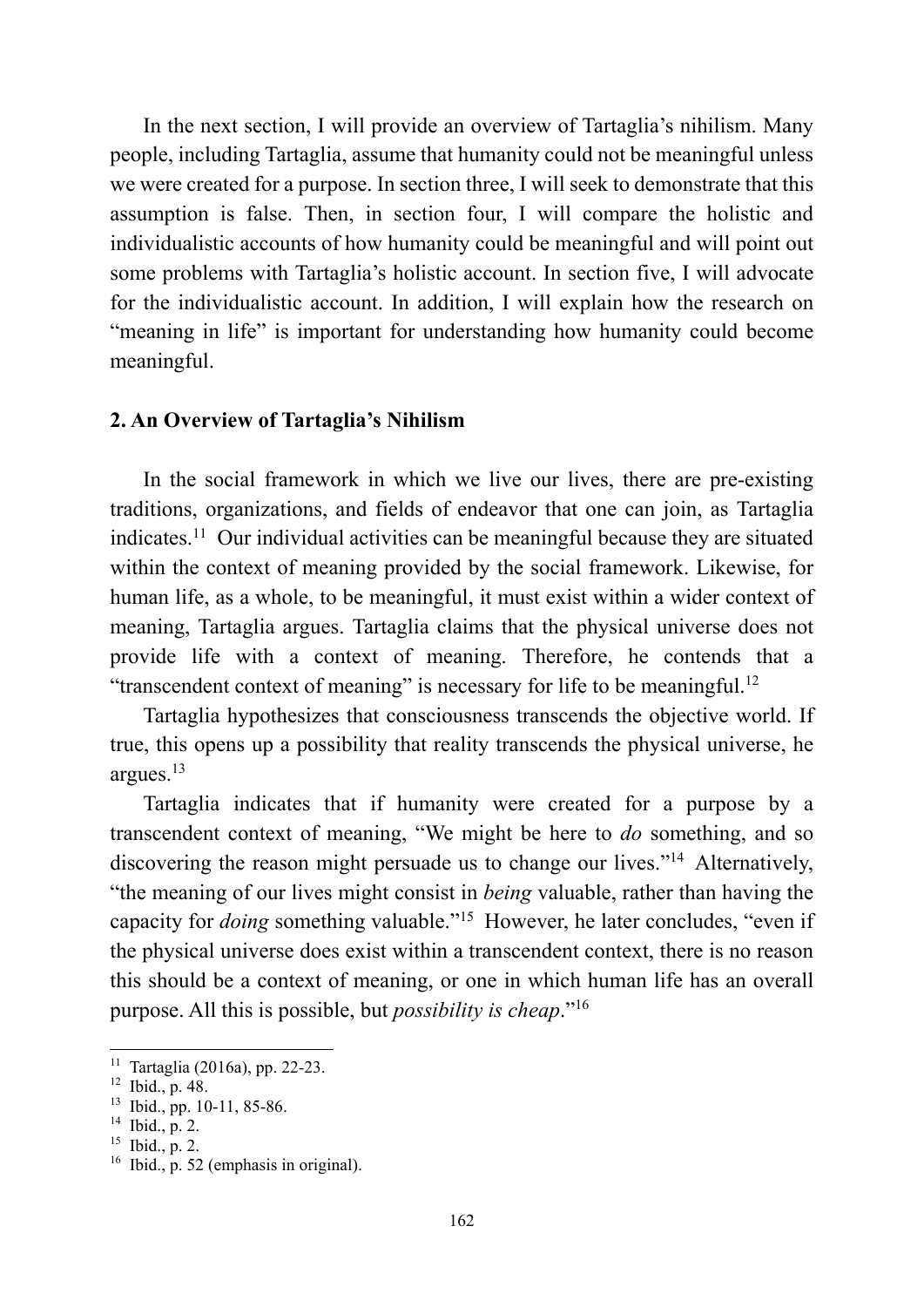Despite its negative connotations, Tartaglia adopts "nihilism" as the name for his view that human life is meaningless.<sup>17</sup> Contrary to some nihilists, Tartaglia does not deny that there are values or objective truths. In fact, he claims that existential nihilism is an objective truth.<sup>18</sup>

Within the social framework, people pursue various goals such as to graduate from college, get married, and have children, but these goals are nothing more than "socially constructed impositions upon life . . . ," Tartaglia argues. <sup>19</sup> Although our goals can seem like absolute imperatives, when we step outside of the social framework, we see that every human goal is "optional and ultimately pointless," according to Tartaglia.20

Tartaglia expresses admiration for the religious-based way in which John Cottingham and Joshua Seachris have analyzed questions about life's meaning.<sup>21</sup> In contrast, Tartaglia does not discuss the characteristics of his envisioned "transcendent context of meaning" or use the words "God" or "transcendent being." Rather, he tries to distance his view from theistic accounts of transcendence. For example, he argues, "there is no need to associate transcendence with religious meaning  $\ldots$  ."<sup>22</sup>

The transcendent context of meaning, as imagined by Tartaglia, has the ability to create the universe and human life *for a purpose*. To have this ability, it would be necessary for the "transcendent context of meaning" to think, plan, and have a goal(s). Thus, although Tartaglia does not mention "God" or a "transcendent being," I will sometimes refer to his envisioned "transcendent context of meaning" as a "transcendent being."

Tartaglia's argument that life is meaningless, in the absence of a transcendent context of meaning, is similar to the argument made by some theists, such as William Lane Craig, who contend that life without God would be meaningless.<sup>23</sup> However, unlike Craig, Tartaglia does not think that nihilism is "bad."<sup>24</sup> He thinks it is just a "neutral fact."25 Tartaglia is adamant that nihilism will not lead

1

 $25$  Ibid., p. ix.

 $17$  Ibid., pp. 6-7.

<sup>18</sup> Ibid., pp. 57-60.

<sup>19</sup> Ibid., p. 23.

<sup>20</sup> Ibid., p. 27.

<sup>&</sup>lt;sup>21</sup> Ibid., on p. 19, Tartaglia discusses Cottingham (2003) and Seachris (2013a).

<sup>22</sup> Ibid., p. 170.

<sup>&</sup>lt;sup>23</sup> See Craig (2000).

<sup>&</sup>lt;sup>24</sup> Tartaglia (2016a), pp. 5-6. Another difference between the views of Tartaglia and Craig is that Craig maintains that God and personal immortality are both necessary for life to be meaningful. Tartaglia does not discuss personal immortality.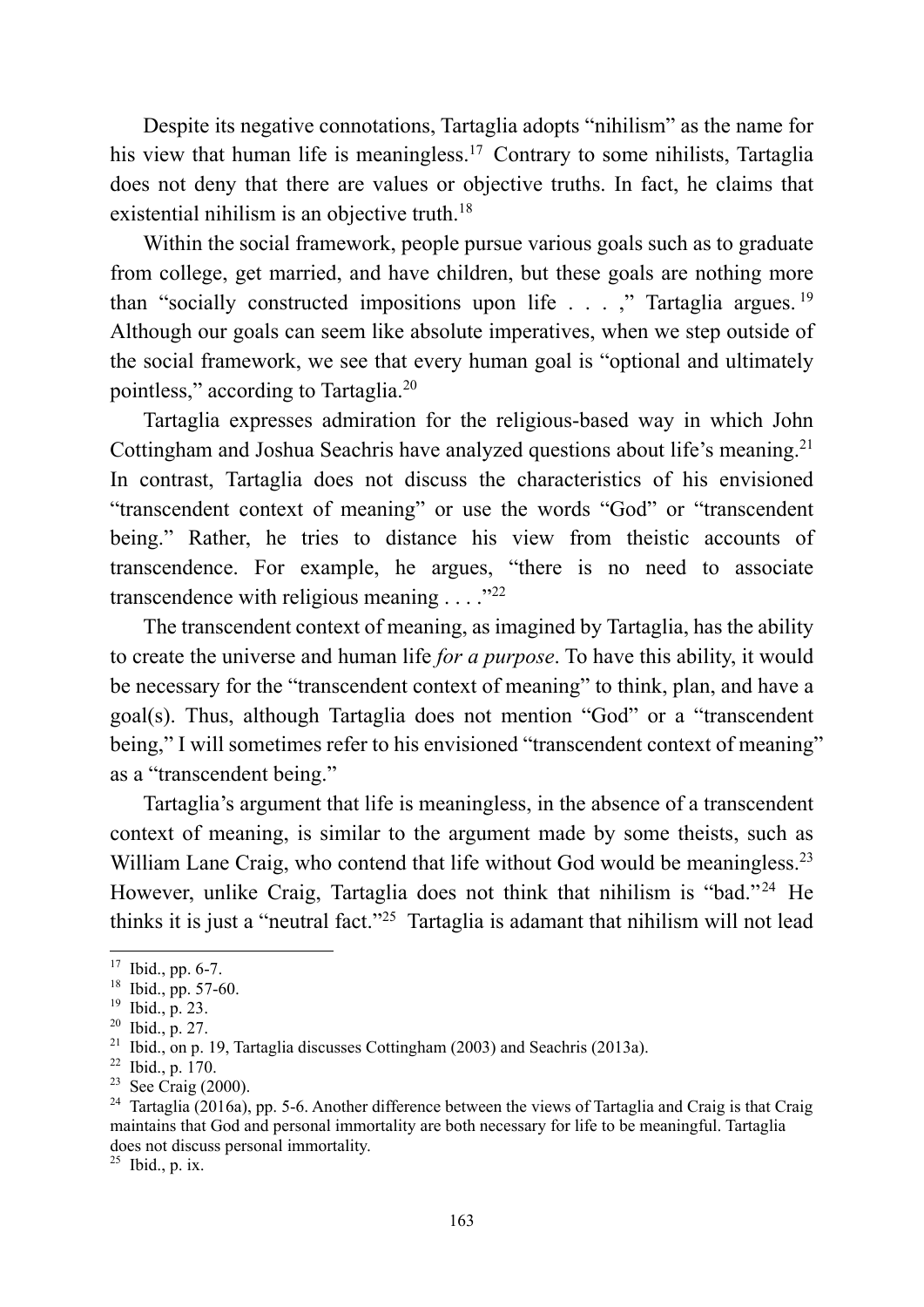us to give up on, or care less about, our projects, activities, and relationships because when we realize there is no purpose of life, we will then step back into the social framework and reengage with our goals.26

#### **3. Why Transcendence is Unnecessary for Humanity to be Meaningful**

Tartaglia argues that the famous question, "What is the meaning of life?" boils down to the question "[W]hat are we here for?"27 I disagree. This latter question is too narrowly focused to serve as a guide in our search for a meaning of life. As philosophers have long recognized, there is an *amalgam* of questions about meaning of life, including the question "What makes life valuable?"<sup>28</sup> This latter question holds out the possibility that human life could be meaningful and valuable regardless of whether it was created for a purpose.

The universe does not exist for a purpose and, therefore, human life does not exist within a wider, context of meaning, Tartaglia contends. Tartaglia uses the phrase "context of meaning," in an *overly narrow* way, to mean a context that has a purpose. As I will argue, the universe provides human life with a context of meaning despite whether the universe was created for a purpose or is inherently purposeful.

By comparing the universe to other contexts that would be unsupportive of leading meaningful lives, as I will do, it becomes clear that the universe provides human life with a context of meaning. There are different ways that a context could be unsupportive of human flourishing. First, there might be a zero probability that intelligent life would originate in the context. Second, the context might be habitable to intelligent life, but the nature of that context might prevent one from engaging in meaning-conferring activities. For example, the species might have to spend all of its time searching for food and shelter and have no time left for meaningful activities. Alternatively, the species might have time to create things of value, such as artwork, but these things might disintegrate as soon as they are created.

We naturally emerged in this universe and it unknowingly nourishes and sustains us. Although the things we create do not last forever, they generally last

<sup>&</sup>lt;sup>26</sup> Ibid., pp. 43, 175. In contrast, Kahane (2016) argues that belief in nihilism would have detrimental consequences.

 $27$  Ibid., pp. 1-2.

<sup>&</sup>lt;sup>28</sup> See, for example, Hepburn (2000), pp. 261-276. For more discussion about the "amalgam thesis," see Seachris (2013b), pp. 9-10.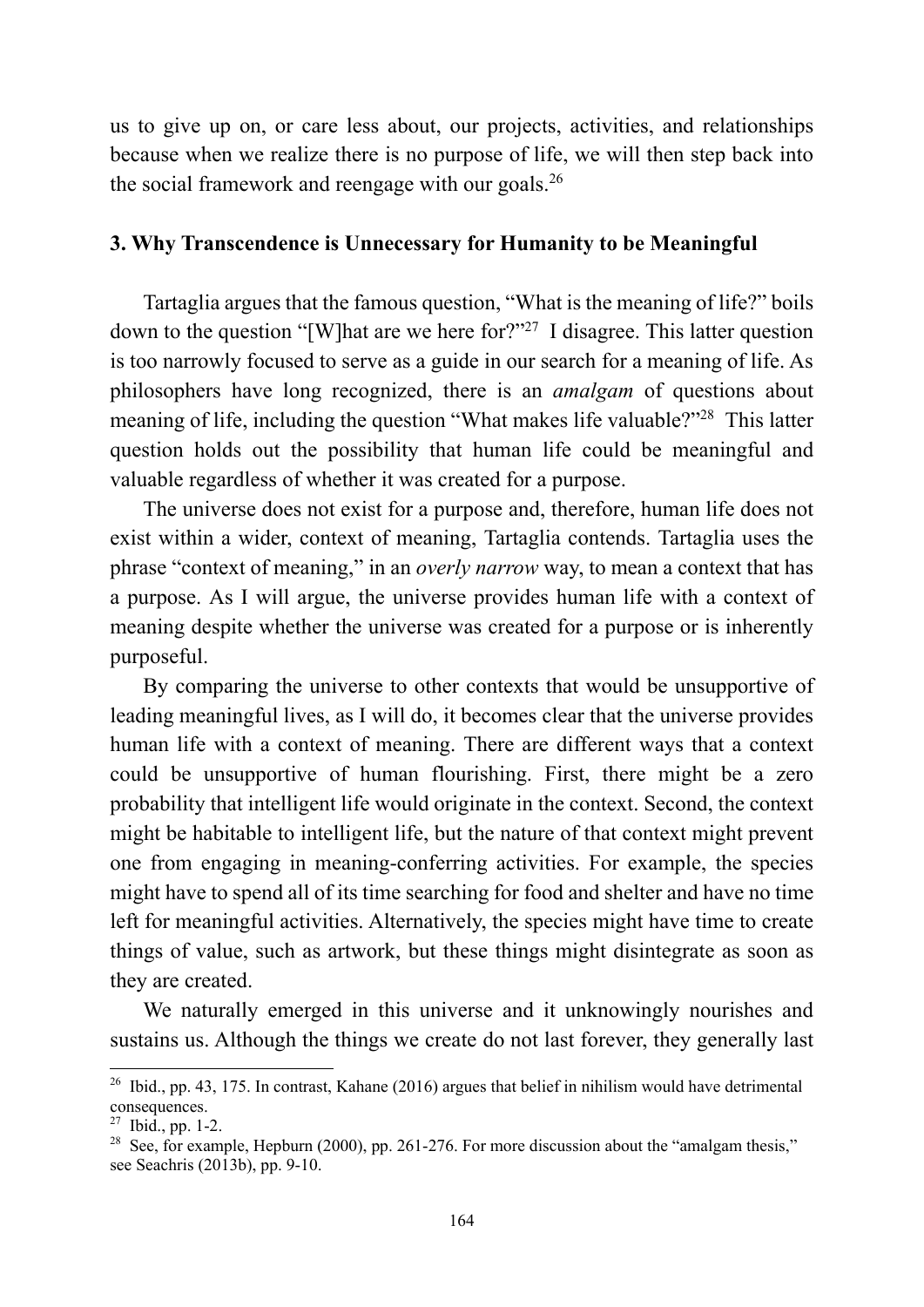long enough for them to enrich our lives. The universe has given rise to some intrinsically valuable goods. Goods often mentioned by objectivists include knowledge, autonomy, loving relationships, achievements, and excellence. By pursuing and promoting these and other goods, it adds meaning to our lives, and does so regardless of whether there is a transcendent context of meaning.

Early in his book, Tartaglia argues that a transcendent context of meaning is necessary for life to be meaningful. Later, he adds a new requirement - that this transcendent context of meaning be a "final context," which is a context that "does not depend for its existence upon another, wider context."29 He contends that this is not an overly strong requirement. Unless the context is final, we could disengage from a purpose for which life was created, which would make it merely an optional pursuit within life instead of something that is constitutive of life, according to Tartaglia. He indicates that the purpose "would have to be something that determines the significance of our behaviour whether we like it or not . . . it would be like a game we could not stop playing."<sup>30</sup>

Under these conditions, it becomes difficult to see how we could have free will. Even if the purpose was not worth our efforts or evil, we *could not stop* implementing it.

If the purpose would have to "determine the significance" of our behavior, as Tartaglia indicates, does this mean that we could not make any decisions on our own? Alternatively, does it mean that we could make some decisions, but that these decisions could be overridden? For example, if you want to spend time with a loved one, could the purpose or transcendent being override your decision and force you to do something else instead? As Robert Nozick indicated, "Without free will we seem diminished, merely the playthings of external causes. Our value seems undercut<sup>"31</sup>

Kurt Baier, in a well-known lecture, argued that having a purpose imposed upon us by a superior being would be degrading. He writes, "If . . . I ask a man . . . 'What is your purpose?' I am insulting him. I might as well have asked, 'What are you *for*?' Such questions reduce him to the level of a gadget, a domestic animal, or perhaps a slave."32 In response, Metz has argued that it would not necessarily be disrespectful for God to have assigned human life a purpose.<sup>33</sup> If God assigned

<sup>29</sup> Tartaglia (2016a), p. 49.

<sup>30</sup> Ibid., p. 49.

 $31$  Nozick (1981), p. 2. See also discussion by Fischer (2005).

<sup>32</sup> Baier (2000), p. 120.

 $33$  Metz (2000), pp. 297-300 and (2013), pp. 102-103.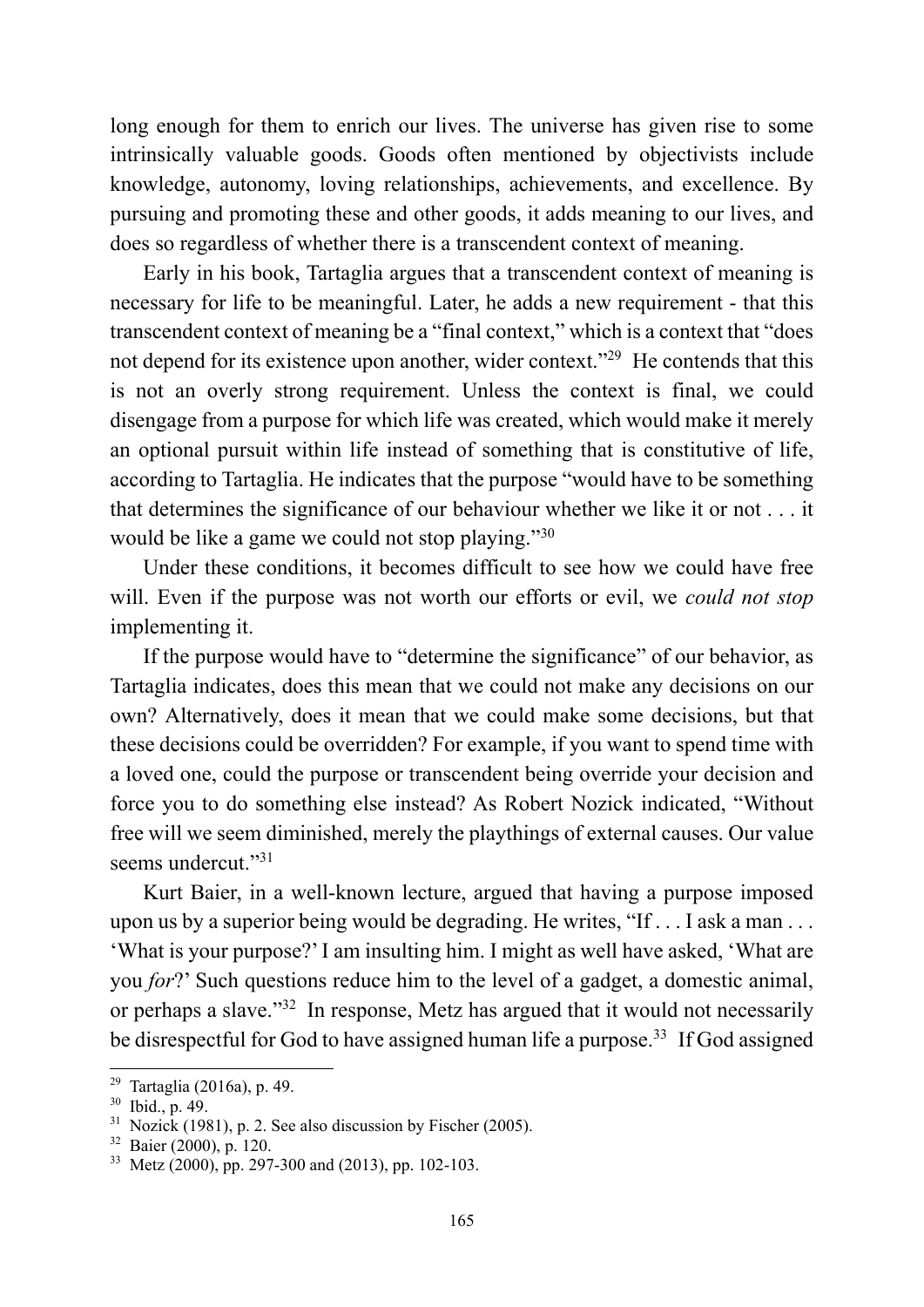the purpose as a request rather than a command, then this need not be degrading. I believe this is correct. However, having a purpose imposed upon us in the controlling way that Tartaglia envisions would be degrading.

Tartaglia compares a meaning of life to the possibility of achieving checkmate in chess. He seems disappointed that human life does not have a purpose, as does a game of chess. Under the conditions that Tartaglia claims are necessary for life to be meaningful, human beings would be like the pawns in the game of chess. Even if we achieved the purpose for which we were created, because our actions were predetermined, or at least heavily influenced, this achievement would not be *our own*. Rather, it would be an achievement *by the transcendent being*.

Some people feel threatened by the thought that life arose through chance. For example, Craig argues that, if the universe and humanity arose through chance, "Man is just a lump of slime that evolved into rationality."34 If life originated by chance, this suggests that life was *unintended* and that it was *contingent*, meaning that there was a possibility it might never have come into existence. Craig and Tartaglia falsely assume that being created for a purpose by a transcendent being is the only way that humanity could be meaningful. There is, however, *another pathway* by which humanity could be meaningful. By engaging with the intrinsically valuable goods in the universe, it adds meaning to our individual lives, which in turn adds meaning to humanity.

Tartaglia acknowledges that our individual lives are "contingently valuable." He writes, "For although our nature is not intrinsically valuable, we value many things, including ourselves. We might not have done so, so this value is not essential to what we are, or to the other things we value."<sup>35</sup> He laments that value "does not flow inevitably from our nature  $\dots$  ."<sup>36</sup> Tartaglia assumes that if there were a transcendent context of meaning, and if this context explained why we exist, that this would somehow make human life inevitably valuable. However, this is a false assumption because even if human life were created for a worthy purpose by a transcendent being, human life would still be contingently valuable because the transcendent being *could have decided not to create us*. 37

Why do some people want human life to have been inevitable? They think that being inevitable would make life valuable, but this is not necessarily true.

<sup>34</sup> Craig (2000), p. 45. Tartaglia (2016a) discusses contingency on p. 50.

<sup>35</sup> Tartaglia (2016a), p. 6.

 $36$  Ibid., p. 6.

 $37$  For earlier discussion about contingency, see Trisel (2012b) and Metz (2013), pp. 83-84. Seachris (2013a, p. 609) acknowledges that humanity is contingent from the perspective of Christianity.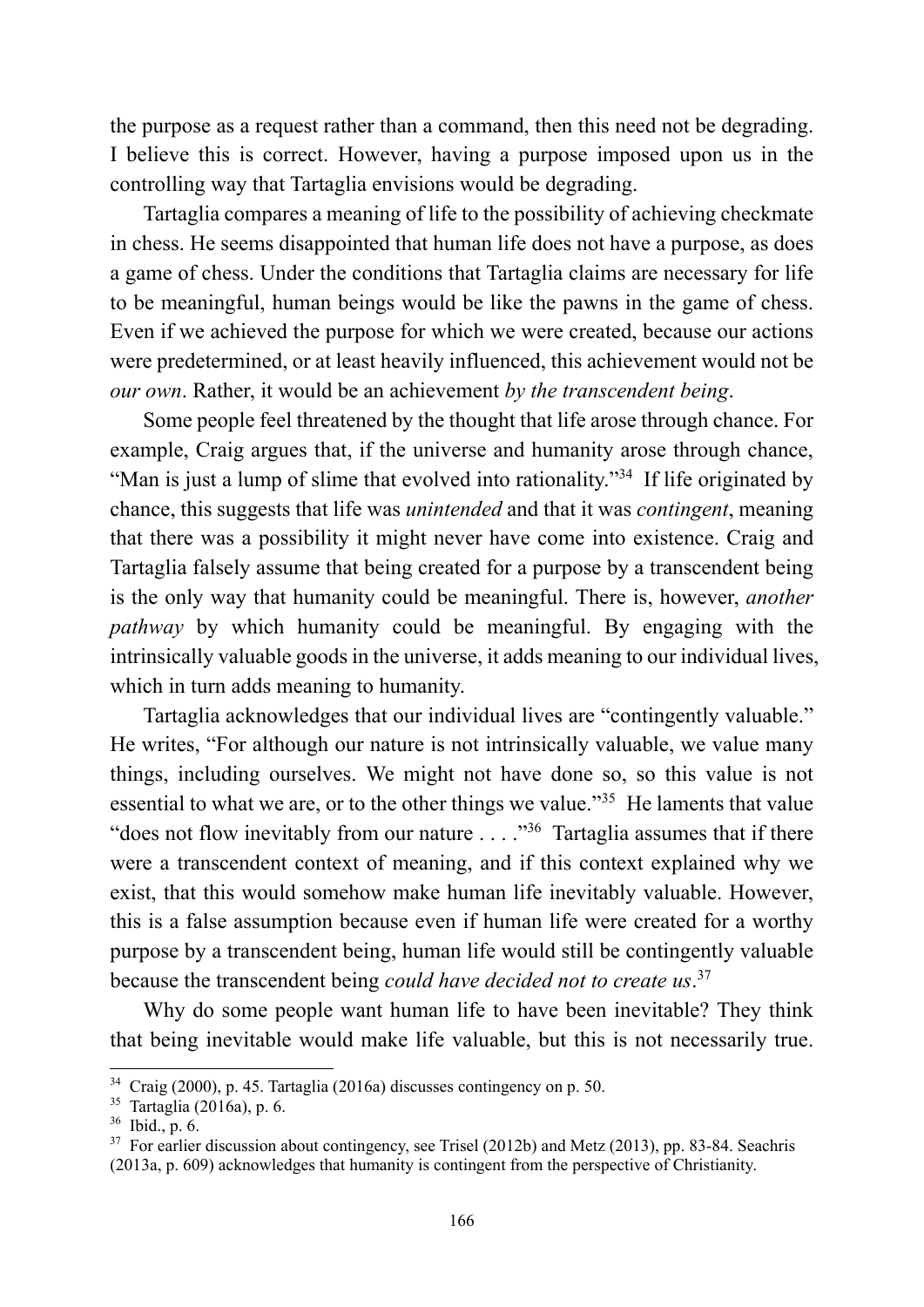Consider, for example, bedbugs – an insect that feeds on blood. Even if the universe was non-contingent, such as being infinitely old, and it was inevitable that bedbugs would arise in this universe, bedbugs would still not be valuable.

Early in his book, Tartaglia asserts that the hypothesis of a transcendent meaning is "worthy of faith,"38 but later he discards this hypothesis because it is too remote of a possibility to be taken seriously.39 There is an additional reason to reject the hypothesis that humanity was created by a transcendent being to "do something." If humanity had been created to carry out a purpose, our role would have been revealed to us long ago. It would be self-defeating for a transcendent being to give humanity a role in carrying out a purpose, but then not reveal our role to us.40 This would be like a person creating a business and hiring workers, but then failing to tell them the mission of the business and their role. It is the stuff of comedy to imagine these workers being bored to tears, while the business owner sobs loudly after learning that the business is losing money. Of course, no competent owner of a business would fail to tell the workers what they were hired "to do" because failing to provide this essential information would be *selfdefeating*.

To sum up this section, the universe provides human life with a context of meaning by having given rise to intelligent life, by unknowingly sustaining us, and by containing intrinsically valuable goods. By engaging with these goods, it adds meaning to our individual lives and to humanity. This outcome occurs regardless of whether the universe and humanity were created for a purpose by a transcendent context of meaning. Not only is a transcendent purpose unnecessary for our lives to be meaningful, the one envisioned by Tartaglia would be degrading.

In response, Tartaglia will likely argue that I have not addressed the questions about "meaning of life," but have only shown that our individual lives can be meaningful - something he does not dispute. Tartaglia wants us to focus on the question "What is the meaning of life?" where "life" refers to "humanity." But to know whether humanity is, or can be, meaningful, we *must first* answer the fundamental question of "What is humanity?" The answer to this question might seem obvious, which likely explains why the question has not been explored. However, as I hope to show in the next section, the answer to this question is not obvious, and is one of the keys for unlocking the mystery of whether human life

<sup>38</sup> Tartaglia (2016a), p. 53.

<sup>39</sup> Ibid., pp. 169-184.

 $40\,$  I provide a more detailed version of this argument in Trisel (2012a).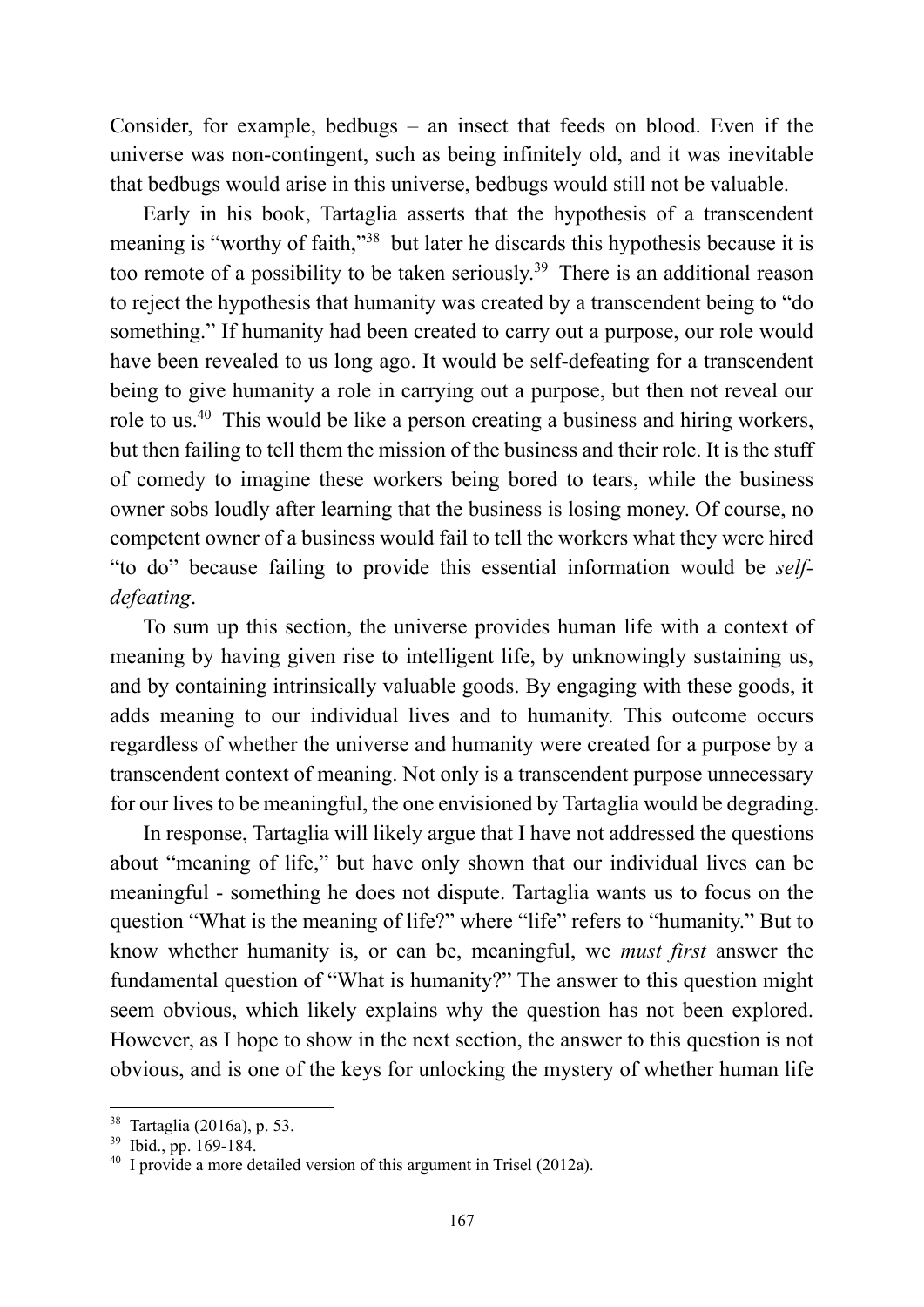is, or can be, meaningful.

#### **4. What is Humanity?** – **Holism versus Individualism**

Bertrand Russell made a distinction between a class *as a whole* and a class *as many*. For example, we can think of a navy as a whole or as many sailors, as he indicated.41 As I will argue, we can also think of "humanity" as one or many. More specifically, Tartaglia (and most other people I suspect) thinks of humanity *as a whole -* a perspective I will refer to as *holism*. We can also conceive of humanity as the *many, individual human beings* that make up the whole – a perspective I will refer to as *individualism*.

Before exploring the question "What is humanity?" it will be helpful to start with a discussion of a group that is easier to understand – the New York Yankees (hereafter "Yankees"). If we imagine we are watching a Yankees baseball game, we see the individual players, bats, and ball. It is uncontroversial that these concrete objects exist. But does the Yankees, *as a group*, also exist?42 Some proponents of *ontological individualism* deny that groups exist.<sup>43</sup> Thus, they will deny that the Yankees, as a group, won the World Series in 2009.

Many philosophers believe in the reality of groups. Even if we assume that the Yankees, *as a group*, exist, there are two different ways of explaining their achievement of winning the World Series. *Methodological holists* will argue that this group achievement was *more than* the sum of the achievements by the individual players because of the synergistic effects of the players working together. In contrast, proponents of *methodological individualism* will maintain that this achievement was nothing more than the sum of the individual achievements.

Individuals can have rights, be blameworthy or praiseworthy, and be bearers of meaning. Can *groups* do the same? There has been extensive analysis of whether groups can have rights and be blameworthy, but there has been very little discussion about whether groups can be praiseworthy and meaningful.

Do human beings constitute a group? If so, what type of group is it? Katherine

<sup>&</sup>lt;sup>41</sup> Russell (1903), p. 68. Ritchie (2013, p. 258) makes the case that a group, like a class, can be thought of as one or many.

<sup>&</sup>lt;sup>42</sup> For further discussion, see Ritchie  $(2013)$ .

<sup>&</sup>lt;sup>43</sup> Other proponents of ontological individualism acknowledge that groups exist, but maintain that groups and other social phenomena are exhaustively determined by properties or facts about individuals.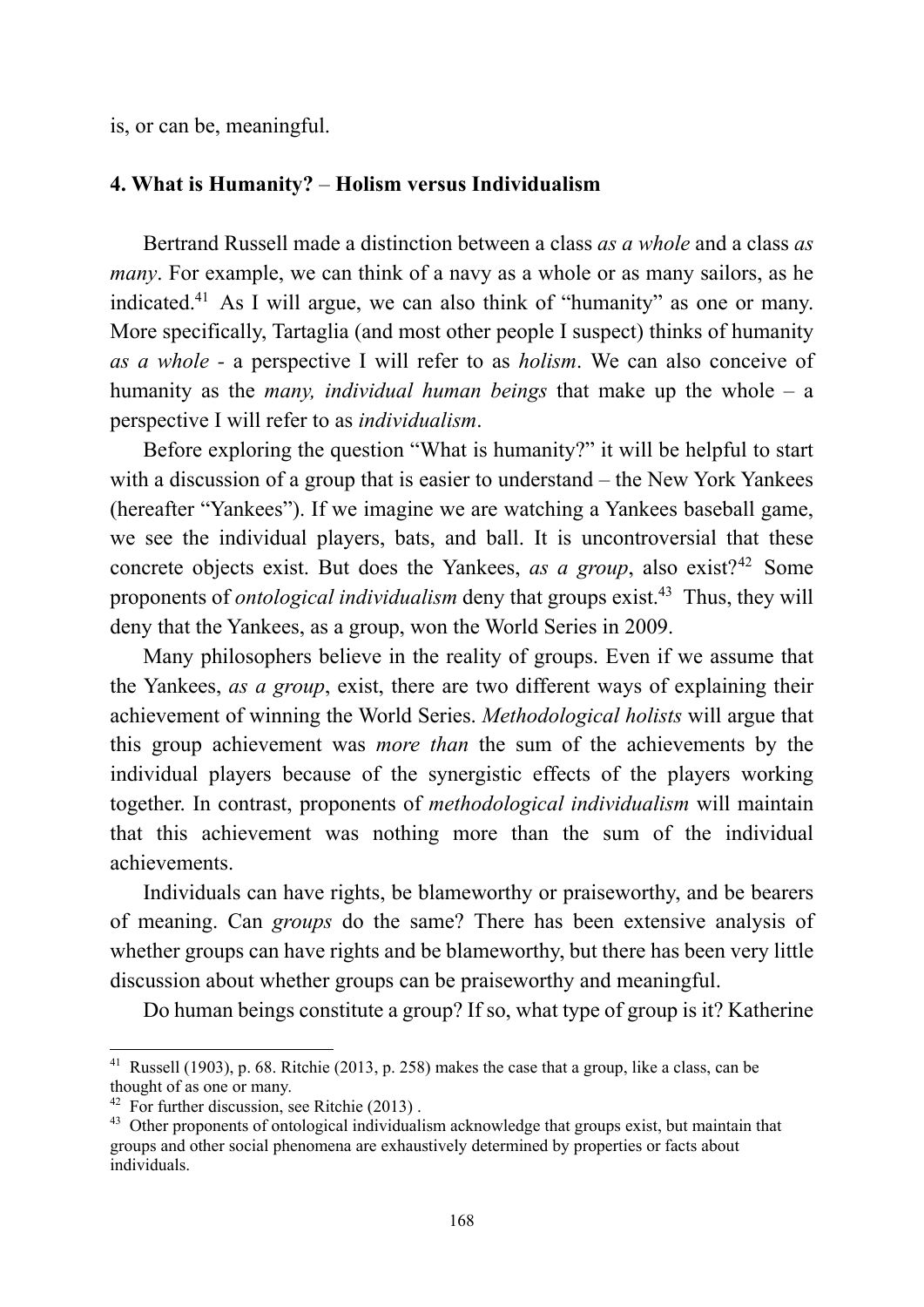Ritchie outlines various criteria for determining what qualifies as a "social group."44 Some of these criteria include that a social group can be located in space and time and have different members at different times. Because other objects, such as trees, also meet most of the criteria she specifies, Ritchie adds the requirement that the members *intended* to form the group. In a later article, Ritchie distinguishes between "organized" and "unorganized" social groups. Whereas the members of organized social groups, such as committees, need to cooperate to achieve the goal(s) of the group, the members of unorganized social groups, such as racial and gender groups, "do not need to intend to cooperate or act in concord with other members of the group."<sup>45</sup>

One might try to argue that all human beings have shared intentions and, therefore, qualify as an "organized social group." This argument, however, would be a stretch. Unlike the members of organized social groups, not all human beings have a shared goal. Indeed, some people have conflicting goals.

It seems plausible that human beings constitute an "unorganized social group." Another option would be to conceive of human beings in the same way as biologists - as a species. But this might not get us very far in understanding the ontology of humanity because it leads to another, unresolved question: "What is a species and how do you distinguish one species from another?"46 Because there is vigorous debate about the ontological status of social groups and species, more work will be needed to determine whether human beings make up a group and, if so, what type of group it is. I raise these questions about the ontology of humanity, and hope others will join me in exploring them, because addressing these questions is necessary for understanding whether it makes sense to think that humanity could be meaningful. In what follows, I will assume that human beings are an "unorganized social group" and that such a group can be a bearer of meaning.

Tartaglia thinks of a meaning of life as a meaning that is *possessed* by humanity, *as a whole*.<sup>47</sup> If we think of "humanity," not in the traditional holistic way, but as the *many individuals* that comprise the group, it reveals a different way that humanity could become meaningful. As I will argue, when *individuals* accrue meaning in their lives, by, for example, making intellectual or moral

<sup>1</sup> 44 Ritchie (2013), pp. 258-260.

<sup>45</sup> Ritchie (2015), pp. 313-314.

 $46$  For further discussion about this question, see Ereshefsky (2016).

<sup>47</sup> Targalia (2016a), p. 54.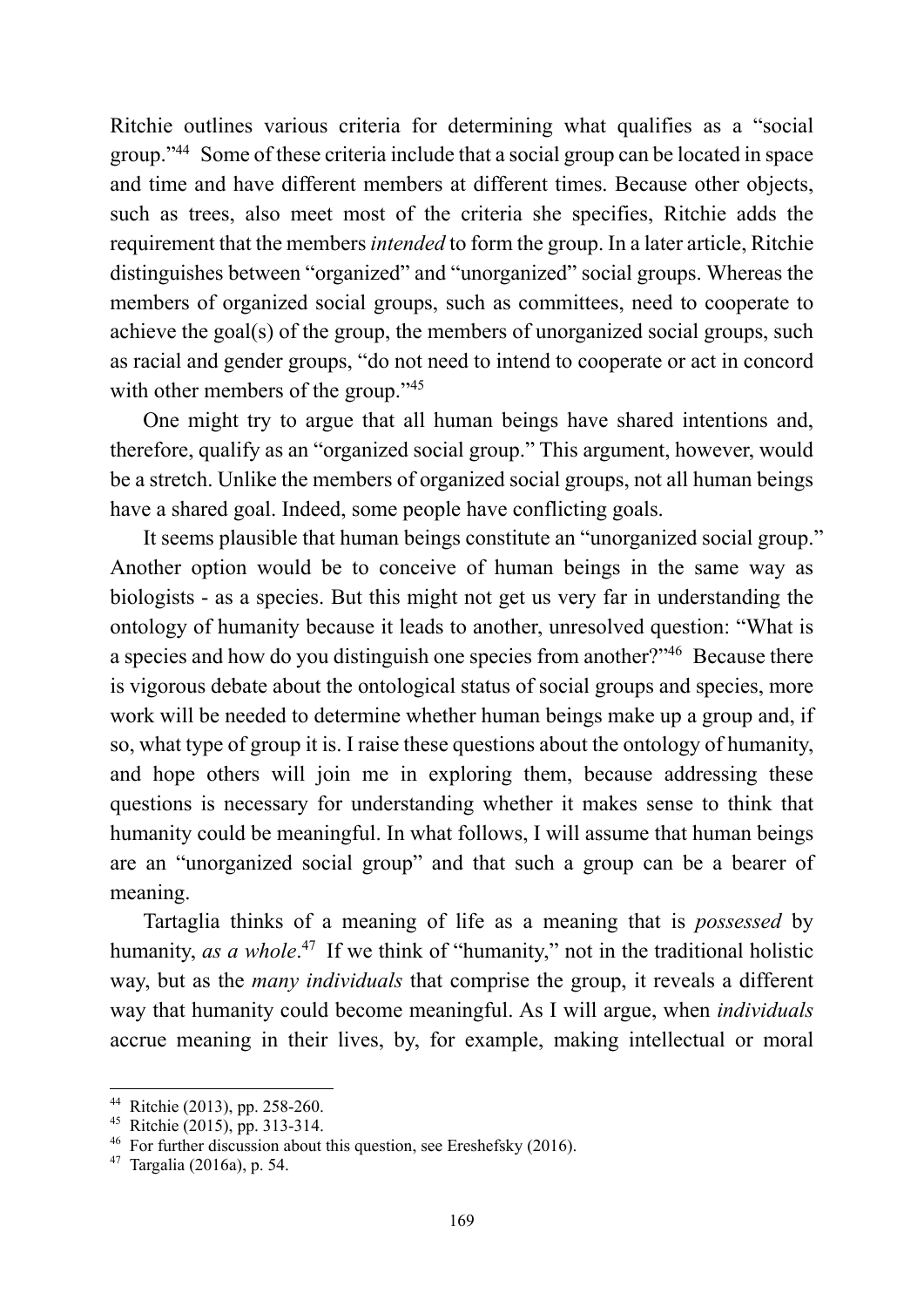achievements, this also adds meaning to humanity. As more individual lives become meaningful, there is a corresponding increase in the meaning of human life. Irving Singer made a few comments suggesting that he also believed that humanity could become meaningful through the efforts of individual human beings. He writes: "To the extent that life becomes meaningful in this accumulative way, its total meaning is increased."48 The two perspectives of how humanity could be meaningful are as follows.

*Meaning of Life* – *Holism*: A meaning of life is a meaning *possessed* by humanity, *as a group*, rather than by individual human beings.

*Meaning of Life* – *Individualism*: A meaning of life is a meaning that humanity *accrues* as individual human beings engage with intrinsically valuable goods. This meaning is *equal to* the sum of the meaning in the lives of individual human beings.

There could be holistic or individualistic versions of supernaturalism<sup>49</sup> and naturalism. For example, with the traditional view of *supernaturalistic holism* (as I will call it), God assigns the *same* purpose(s) to *everyone*. In contrast, Jacob Affolter suggests that God could assign each person a unique purpose.<sup>50</sup> He does not argue that these unique purposes need to be related. Affolter's view exemplifies *supernaturalistic individualism*.

In the next section, I will seek to support a naturalistic and individualistic account of meaning of life, which I will call "*naturalistic individualism.*" Before doing so, I will point out some problems that arise with Tartaglia's version of supernaturalistic holism. According to Tartaglia, "if you ask about the meaning of life, the answer will apply to everybody  $\dots$  ..."<sup>51</sup> When thinking about whether humanity was created for a purpose, we must keep in mind that "humanity" is not something that exists independently of human beings. Rather, humanity is comprised of individual human beings. Furthermore, the members of humanity are not static, but change over time, as new human beings are born and existing human beings die. With this in mind, suppose that a transcendent being created

<sup>48</sup> Singer (1996), p. 42. See also pp. 44-45.

 $49$  For more discussion about supernaturalism, see Metz (2013), pp. 77-118.

 $50$  Affolter (2007), p. 453.

<sup>51</sup> Tartaglia (2015), p. 93. See also (2016a), p. 7.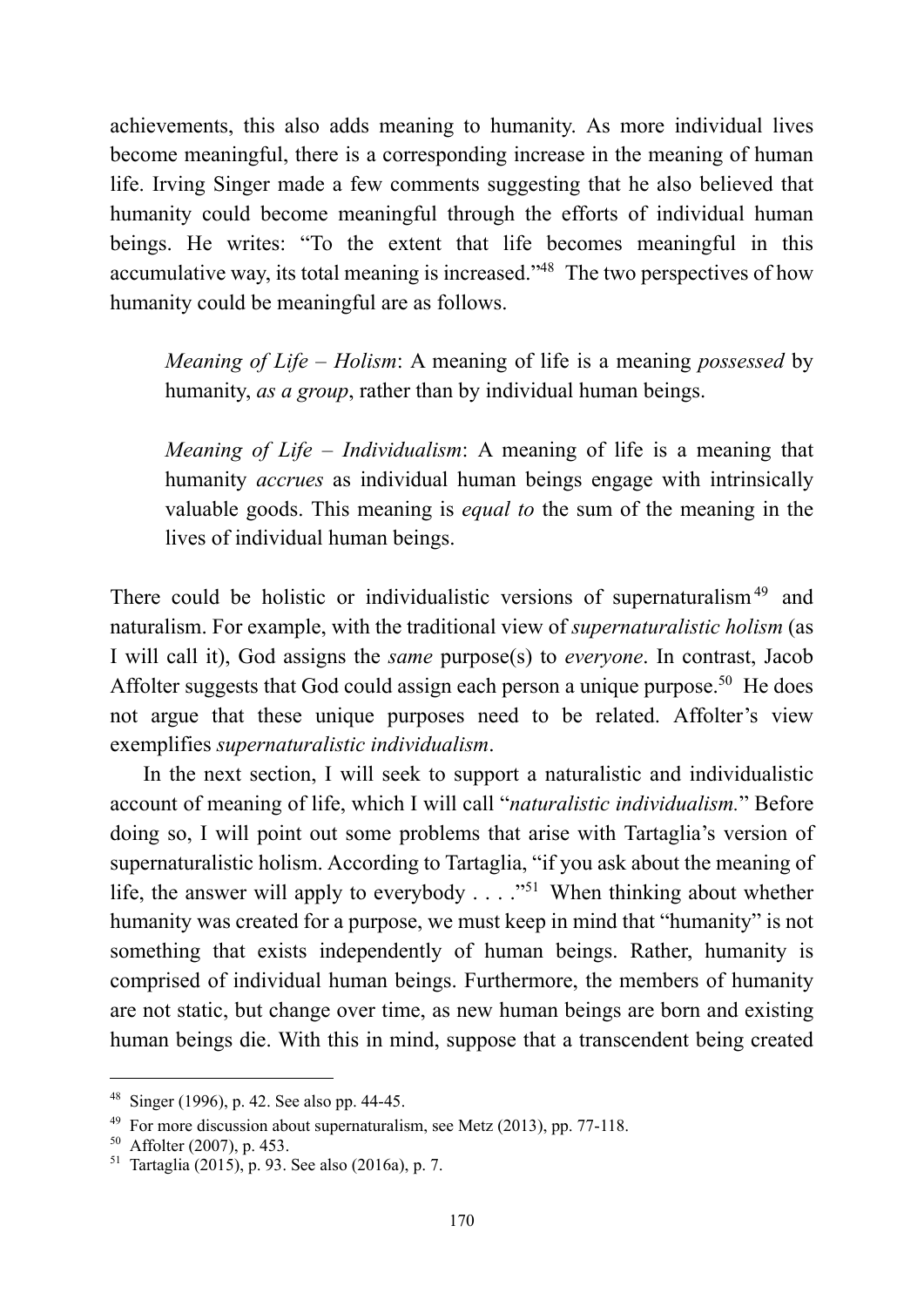the universe and wanted to see if intelligent life could be created from matter. The transcendent being successfully created the first two human beings – a man and a woman. Let us also suppose that these two individuals were not created to "do something" and that the transcendent being was indifferent to whether they had children. These two individuals lived for 60 years and had many children who, in turn, had additional offspring. After 200,000 years, humanity consisted of seven billion people, let us suppose. To state it formally:

At t<sub>1</sub>, humanity was comprised of two members who were created for a purpose by a transcendent being.

At t<sub>200,000</sub>, humanity was comprised of seven billion members who were not created for a purpose by a transcendent being.

Tartaglia claims that whether human life is meaningful will apply to "everybody," but in the above scenario, where only the first two members of humanity were created for a purpose by a transcendent being, it is unclear that this is true. Is humanity, *as a whole*, meaningful or meaningless in this scenario? It would be helpful if Tartaglia would let us know the answer to this question.

In the following different scenario, suppose that a transcendent being created *all* human beings to "do something." Suppose also that this transcendent being made our role clear to us, but that only 20% of people contributed toward implementing the purpose. The remaining 80% of human beings disregarded the purpose and spent all their time watching television. In this scenario, where only 20% of people contribute, is humanity meaningful or meaningless? If humanity is meaningless, what level of participation by human beings would be required for humanity to be meaningful? Would 51% of human beings have to contribute to the purpose or would the percentage have to be 80% or 100%? *Where do you draw the line* and how do you defend, *in a non-arbitrary way*, where it is drawn?

At first, the holistic account might seem appealing because of its simplicity at conceiving of human life, as a whole, as either *possessing* or *lacking* meaning. However, as shown by the preceding thought experiment, this simplicity quickly disappears as we think more deeply about what humanity is and how human beings, with our freedom and diverse interests, would carry out an assigned purpose. Tartaglia might respond that the above situation would not happen because human beings would be unable to disengage from the purpose (in the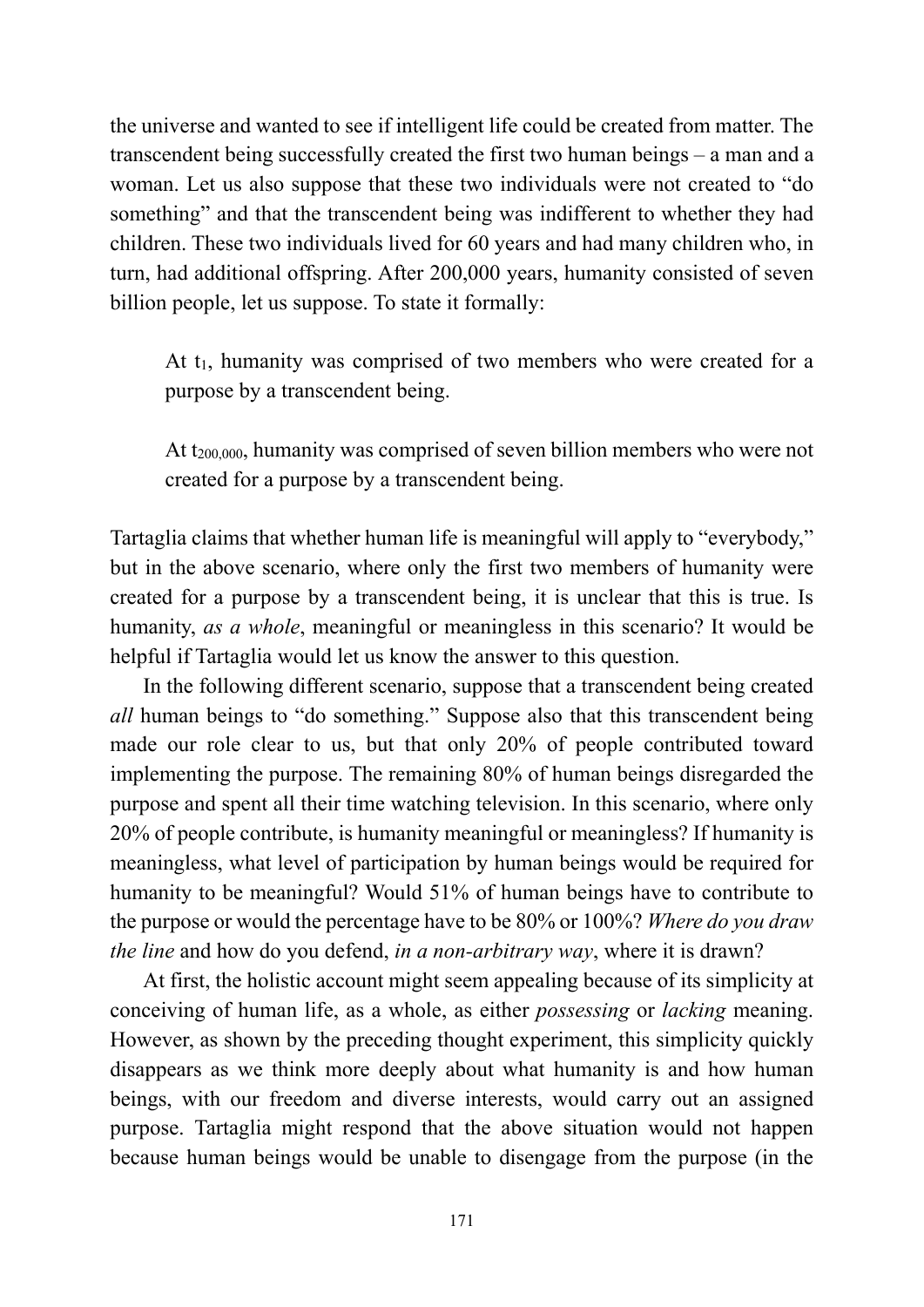scenario he envisions). But if our actions are predetermined, or everyone is forced to implement this purpose, it then becomes difficult to see how this would confer meaning on humanity.

#### **5. Researching Meaning of Life from the Bottom-up**

In discussing "What is philosophy?" Tartaglia contends that philosophy was originally motivated by questions of ontology and enframement; "we wanted to know what exists and why it exists."<sup>52</sup> He uses the word "enframement" to mean being situated within a context of meaning. In recounting the history of philosophy, Tartaglia argues that to determine whether there is a meaning of life, "a natural place to start is with the ontological question of whether there are any gods to provide a wider framework within which human life exists."53

This "top-down" approach, as I will call it, to researching questions about meaning of life has proven to be unsuccessful. For thousands of years, there has been speculation and discussion about gods and transcendence, yet human beings have made little progress in understanding the questions about meaning of life. Instead of continuing the top-down approach to researching the topic of meaning of life, we would be better served with a new, *bottom-up* approach.

From the perspective of naturalistic individualism, the *source of life's meaning* is not a supernatural being, but the interaction between individual human beings and intrinsically valuable, natural goods. By explaining what gives meaning to the life of a person, the philosophical and psychological research that has been conducted during the last thirty years provides a good starting point for a bottomup approach to researching meaning of life. Besides continuing this research on "meaning in life," an additional necessary step for a bottom-up approach would be to determine whether the meaning that we accrue in our individual lives can serve as a foundation for making humanity meaningful, as I hypothesize.

With naturalistic individualism, the extent to which humanity is meaningful equals the sum of the meaning in the lives of individual human beings. For this proposed account to be plausible, (1) meaning must be *measurable*; (2) meaning must be *comparable* among individuals; (3) human beings must constitute a *group*; and (4) this type of group must be capable of being a *bearer of meaning*.

If meaning cannot be measured, then of course it cannot be aggregated. If

<sup>1</sup> 52 Tartaglia (2016a), p. 71.

 $^{53}$  Ibid., p. 71.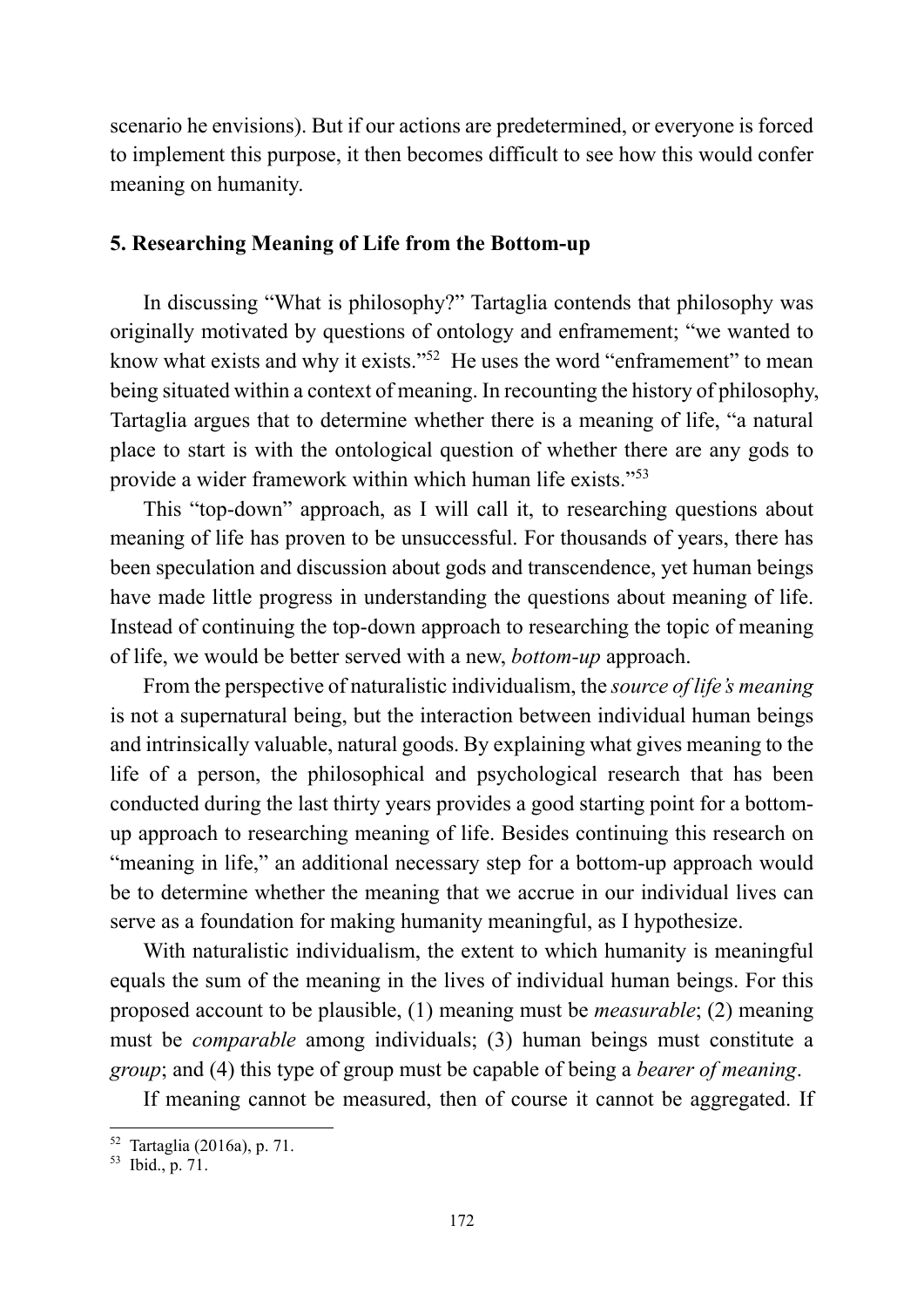meaning is measurable, but not comparable among individuals, then it could be aggregated, but the aggregate number would be unintelligible - it would be like adding apples and oranges. Finally, if meaning is measurable and comparable, but human beings do not make up a group, or are a group but this group is not a bearer of meaning, then the aggregate number would not represent the extent to which humanity is meaningful. Rather, it would simply be the sum of the meaning in our individual lives. Similarly, if there are no "nations" in this world, but only persons, it would be inappropriate to conclude that the sum of the wealth of persons in a particular geographic area reflects the wealth of a given "nation."

There is debate about which metric(s) we should use to assess the quality of our lives. Recently, researchers have begun to measure "subjective well-being" in addition to, or sometimes instead of, happiness. For example, although the *World Happiness Report* contains happiness in the title, it is a report about "subjective well-being," as the report acknowledges. The report compares the degree of subjective well-being by country.<sup>54</sup> In this study, the primary question to measure well-being is as follows. Imagine a ladder with 10 possible steps, with the bottom step representing the worst possible life for you and the top step representing the best possible life for you. "On which step of the ladder would you say you personally feel you stand at this time?"55

The data source for this "life ladder" question is the Gallup World Poll. Gallup conducts this poll in more than 160 countries that include 99% of the world's adult population. They select a representative sample of about 1,000 individuals from each country so that the results will be generalizable to the various countries.

Amitai Etzioni argues that happiness and subjective well-being are inferior measures because they fail to take into account whether people are living up to their moral responsibilities. 56 In response, Metz makes the case that meaningfulness should be included as one of the metrics for appraising a society because it is not reducible to happiness or morality.<sup>57</sup> But is meaningfulness something that we can measure and compare?

To reflect on the preceding question, it might be helpful to list the different aspects that are involved in measuring subjective well-being, as I will do in the

<sup>54</sup> See Helliwell (2015), p. 26.

<sup>&</sup>lt;sup>55</sup> A discussion of the survey methodology can be found in the "Statistical Appendix" at

<sup>&</sup>lt;http://worldhappiness.report/ed/2015/> or at <http://www.gallup.com/178667/gallup-world-pollwork.aspx>.

 $56$  Etzioni (2016).

 $57$  Metz (2016b).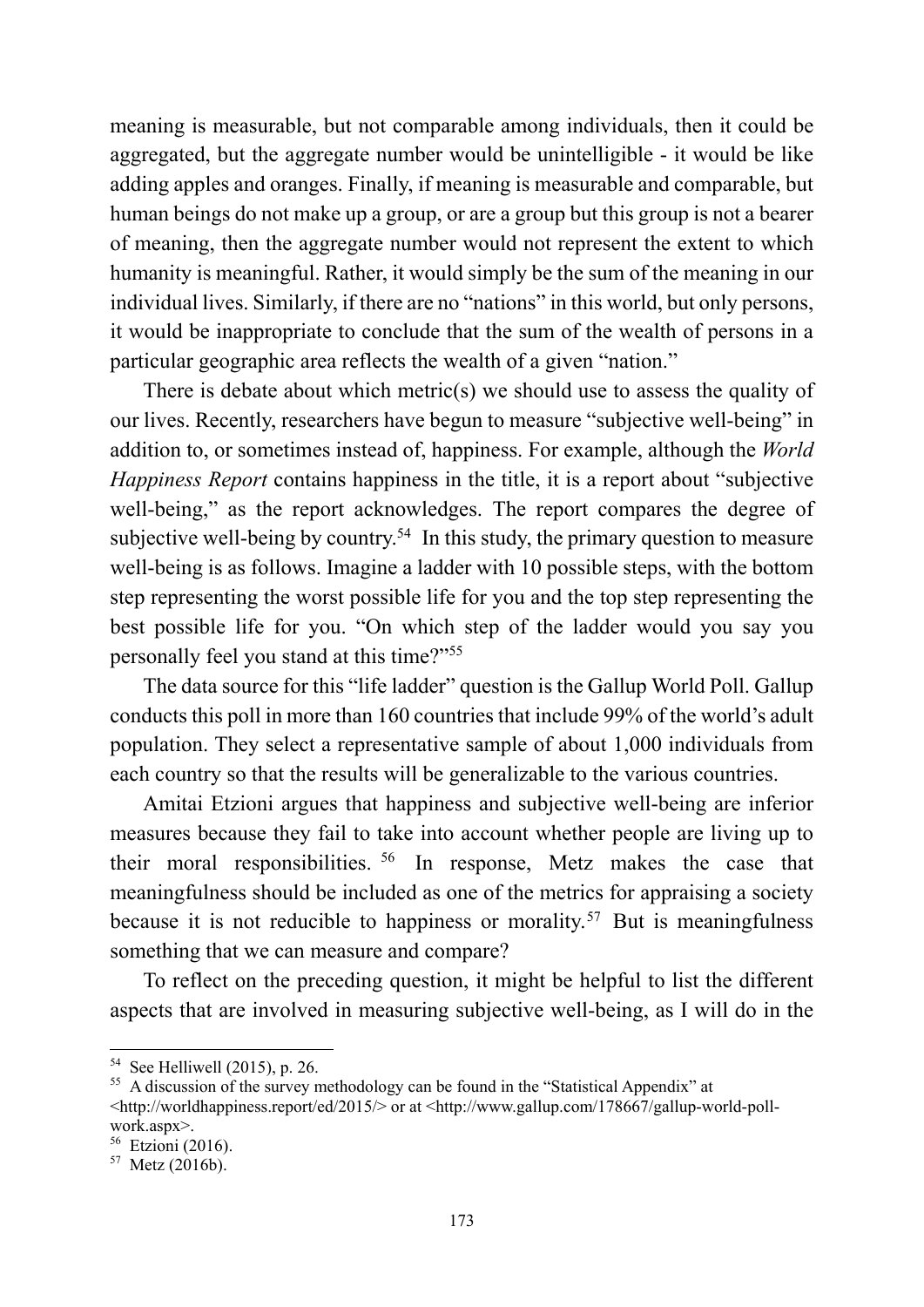table below, and then to think about these aspects as they relate to meaningfulness. First, we can ask, "Who is being evaluated?" With the Gallup World Poll, those being evaluated include the respondents to the survey and each country. Although Gallup conducts the interviews, the respondents *rate their own* subjective wellbeing. Thus, these are internal or self-evaluations of well-being, rather than an external evaluation of the participants in the study.<sup>58</sup> If Gallup were to ask the question, "Is your life going well?" this question would have only two possible answers: "yes" and "no." It would be a binary variable. Rather, their "life ladder" question reflects the assumption that there are degrees of well-being. Thus, they treat well-being as an ordinal variable.

| <b>Aspects of Measuring Subjective Well-Being</b> |                                          |
|---------------------------------------------------|------------------------------------------|
| Who is Being Evaluated?                           | Individual Respondents to the Survey and |
|                                                   | the Countries in Which They Reside       |
| Who Performs the                                  | Self-Evaluation                          |
| Evaluation?                                       |                                          |
| <b>Type of Measure</b>                            | Subjective                               |
| Is the Measure Binary or                          | "Life ladder" question is ordinal        |
| Ordinal?                                          |                                          |

Measuring meaningfulness is more controversial than measuring happiness or subjective well-being. There is debate about what meaning is, whether it is objective or subjective, and whether meaning is something that is present or absent or whether there are degrees of meaningfulness. There is also debate about how meaningfulness should be measured, namely whether it should be measured internally or externally.

Metz, with his "fundamentality theory," hypothesizes that one's life is more meaningful, the more that one orients one's rationality toward fundamental conditions of human existence.<sup>59</sup> Some critics of this theory, including Masahiro Morioka, deny that there are degrees of meaningfulness and that it is possible to make interpersonal comparisons of meaning. Morioka has proposed an internalist account of meaning in life. He argues that the question about meaning in life is often asked in the following way, "does my life like this have any meaning at

<sup>&</sup>lt;sup>58</sup> See Helliwell (2015, pp. 17-20) for discussion about why they measure well-being internally rather than externally.

 $59$  Metz (2013).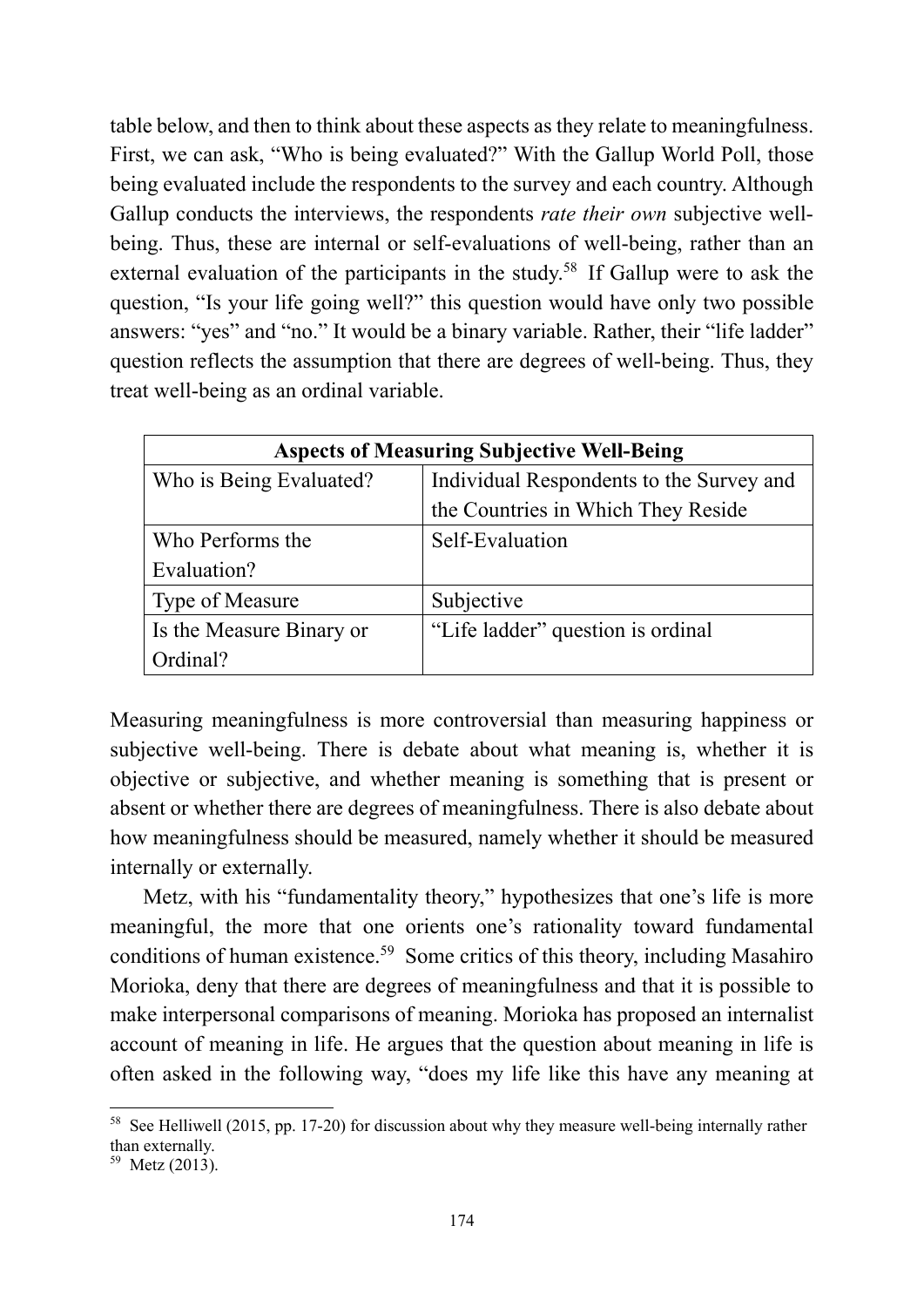all?"60 He contends that this question has only two possible responses ("yes" and "no") and can be answered only by the person who asks the question.

Even if meaning is binary and not objective, it would still be possible to make some interpersonal comparisons of meaningfulness. For example, one could calculate the number and percent of people living in a country *who self-report* that their lives are meaningful. However, because these individuals might have different conceptions of "meaningfulness," these results would be less useful, from a policymaking perspective, than they would be if meaning were objective.

If we knew whether meaning was objective (as I believe) or subjective, it would help to determine how we should measure meaningfulness. For example, if meaning is purely subjective, then the person being evaluated would be in the best position to know whether his or her life is meaningful. Alternatively, if meaning is objective, then one could be mistaken about whether one's life is meaningful. Consequently, this would lend support to those philosophers who think meaningfulness should be measured using mind-independent, external standards.

Tartaglia argues that there are four different notions of "meaning" and that meaningfulness is culturally specific.<sup>61</sup> Unless there is a way of resolving these disputes about the nature of "meaning," this will pose a serious threat to the prospect of measuring meaningfulness. Because we are at an early stage of analyzing what it means to say that a person's life is meaningful, I remain hopeful that we will be able to work through these issues.

If it turns out that meaning is objective, measurable, and comparable among individuals, then it would be possible to aggregate this meaning and to have confidence that the aggregate number is intelligible. Moreover, if human beings constitute an "unorganized social group," and this type of group can be a bearer of meaning, then the sum of the meaning in our individual lives would represent the extent to which humanity is meaningful.

One way that critics will challenge these claims is by attempting to raise doubt that an "unorganized social group" could be meaningful. That human beings constitute an unorganized social group does not mean there is no cooperation among human beings. Rather, it only means that *not all members* of humanity have a shared goal. However, *many* human beings do have shared goals, such as the teams of scientists who are researching a cure for cancer. Let us compare two

<sup>60</sup> Morioka (2015), p. 55.

 $61$  Tartaglia (2015), pp. 103-106. See also Tartaglia (2016a), p. 14.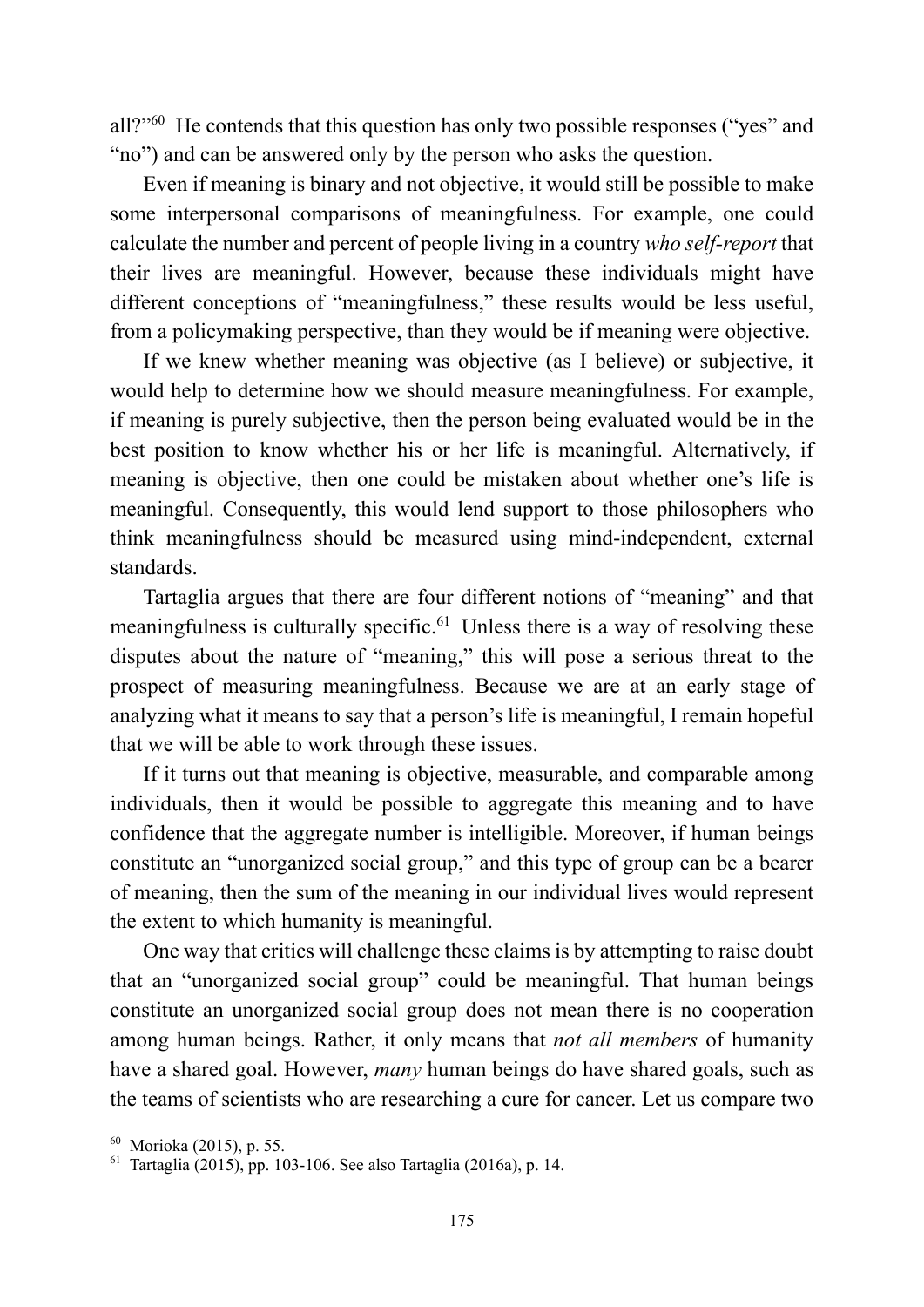scenarios. The first scenario reflects the current state of our lives. The second scenario reflects our current lives with the following changes: human beings have discovered how life originated, have attained an understanding of how consciousness arises in human beings, and have recently discovered a cure for all types of cancer. Even if human beings are an "unorganized social group," it seems to make sense to say that humanity is more meaningful in the second scenario than in the first.

I suspect that Tartaglia will be unconvinced that accruing meaning in our individual lives can provide a foundation for making humanity meaningful. He will likely maintain that humanity is meaningless no matter what we do in our lives. Tartaglia's claim that humanity is meaningless is based on the hidden assumption that human beings make up a group and that this group *had the potential* to be meaningful (if it had been created for a purpose by a transcendent being). If human beings do not make up a group that has the potential to be meaningful, then claiming that "humanity" is "meaningful" or "meaningless" would be *nonsensical*. Furthermore, under these conditions, it would be irrational for anyone to worry that "humanity" is meaningless.

Let us now return to discussing naturalistic individualism. I will conclude this section by responding to a potential, different criticism of this proposed account of meaning of life. One might argue that this account implies that we *should maximize* the meaning of human life. This account leads, a critic will argue, to the counterintuitive conclusion that we should create billions upon billions of future people, even if their lives would only have a tiny amount of meaning in them. Because the meaning of human life is an aggregation of the meaning in the lives of human beings, creating vast numbers of new human beings would make humanity much more meaningful than it currently is. However, this conclusion is *repugnant* because the lives of these new persons might only have a negligible amount of meaning in them.62

The universe, as a context of meaning, unknowingly supports our desire to lead meaningful lives, but this support will collapse if we create too many people.

<sup>1</sup>  $62$  See Parfit (1984) for the original formulation of the "Repugnant Conclusion." He begins by stating the "Impersonal Average Principle," which is, "If other things are equal, the best outcome is the one in which people's lives go, on average, best" (p. 386). He then considers a Hedonistic and a non-Hedonistic version of this principle. He expresses the non-Hedonistic version in terms of maximizing "the quality of lives." In contrast, I discuss maximizing the meaning in our lives. The concept of a "quality life" is more encompassing than that of a "meaningful life," and takes into account a number of factors including the amount of meaning and happiness in that life.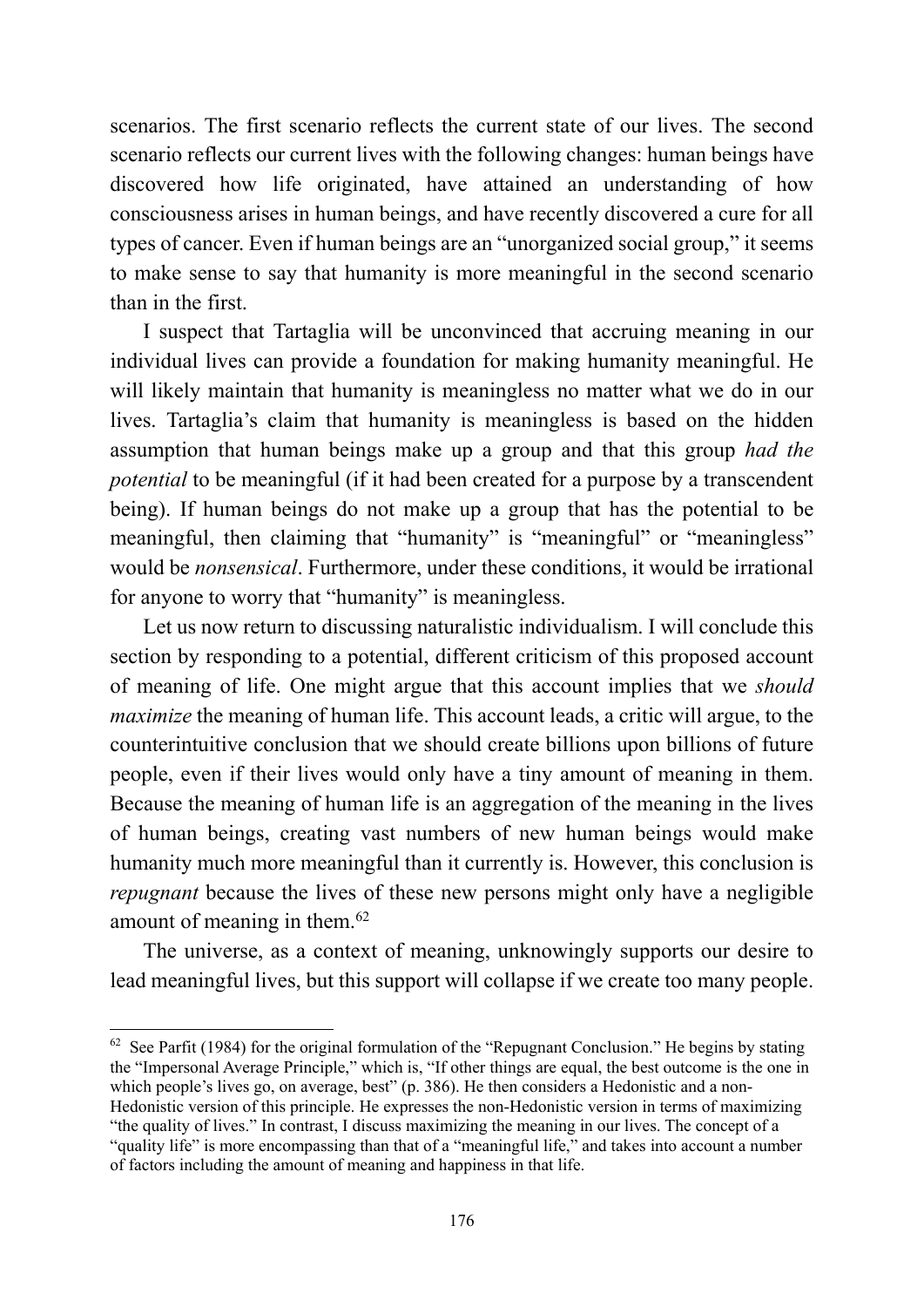Creating vast numbers of new people might make humanity more meaningful *in the short run,* but it would have counterproductive and devastating long-term consequences. It would deplete and overwhelm the biosphere and likely result in the extinction of humanity and many other forms of life. Thus, if we were to pursue the goal of maximizing the meaning of human life, it would need to be balanced against the goal of preserving the biosphere.

There is an alternative, better way of making humanity more meaningful that does not involve creating vast numbers of future people. By supporting and encouraging *existing* human beings to engage with intrinsically valuable goods, it can help them to realize their potential and lead meaningful lives, which in turn will enhance the meaning of human life.

### **6. Conclusion**

Because the topic of "meaning *of* life," in recent years, has been overshadowed by discussion about "meaning *in* life," I found it refreshing to read Tartaglia's works. I disagree, however, with his top-down and narrow approach for researching the topic of meaning of life and with his conclusion that human life is meaningless. Like Tartaglia, I do not think that life was created for a purpose. However, lacking an assigned purpose would not necessarily render human life meaningless because there is at least one other way that human life could become meaningful.

I have pointed out two conceptions of humanity, one that focuses on the group, as a whole, and one that focuses on the "many human beings" that comprise the group. By conceiving of humanity in the individualistic way, and combining this individualism with objective naturalism, it reveals a pathway by which humanity could become meaningful. It is through the *efforts of individuals* that a sports team, university, nation, or other group is successful. Similarly, it is through the efforts of individuals that humanity could become meaningful.

Finally, I have responded to Tartaglia's claim that the research on "meaning in life" is trivial by explaining how this research is related to understanding how humanity could become meaningful. This research is important not only for explaining what gives meaning to the life of a person, but for the larger reason of explaining what we, as individuals, can do to make humanity meaningful.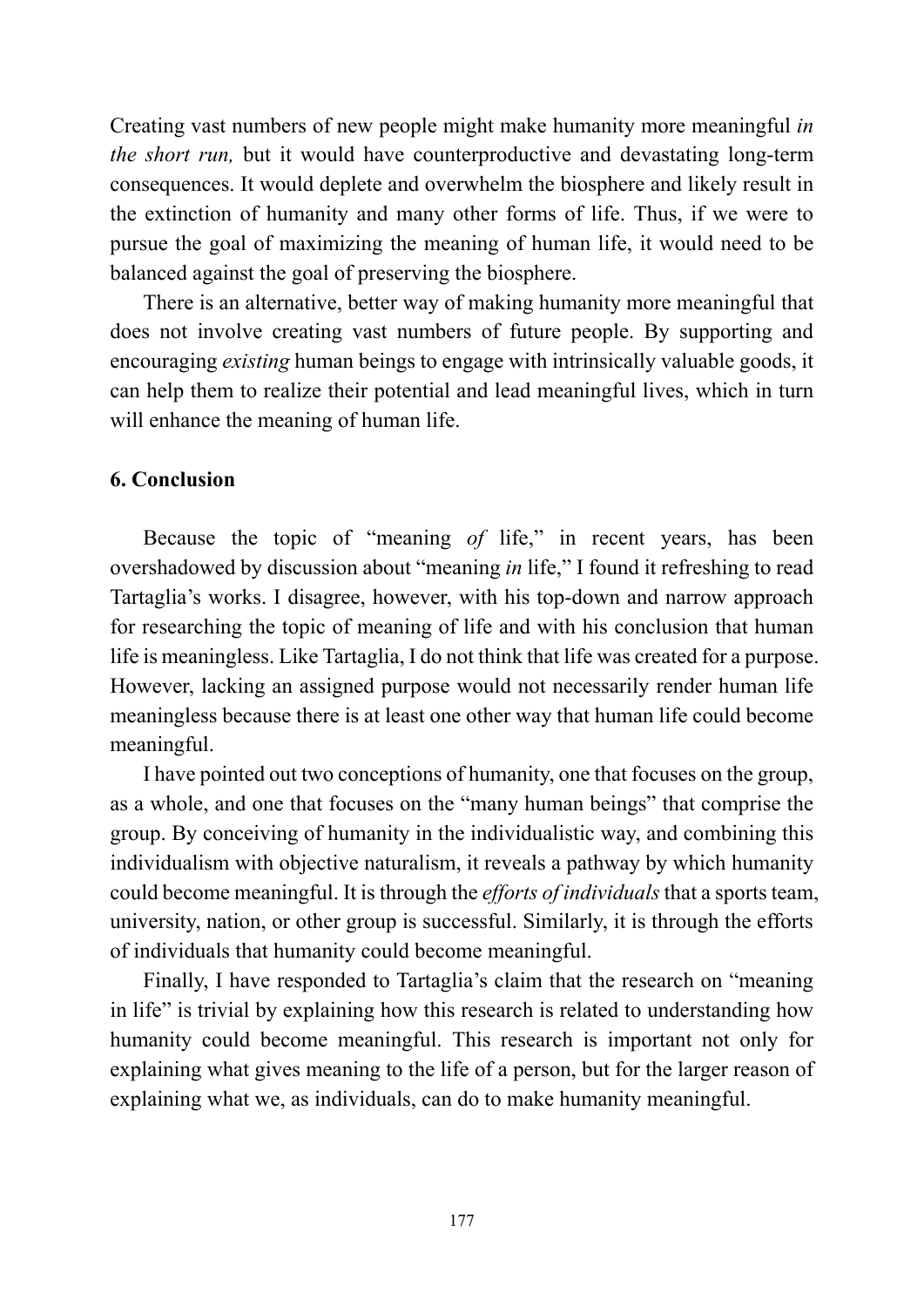### **References**

- Affolter, Jacob (2007). "Human Nature as God's Purpose," *Religious Studies* 43(4): 443-455.
- Baier, Kurt (2000). "The Meaning of Life," in *Meaning of Life*, E. D. Klemke (ed.), Oxford: Oxford University Press, pp. 101-132.
- Cooper, David (2005). "Life and Meaning," *Ratio* 18(2): 125-137.
- Cottingham, John (2003). *On the Meaning of Life*. London: Routledge.
- Craig, William Lane (2000). "The Absurdity of Life Without God," in *Meaning of Life*, E. D. Klemke (ed.), Oxford: Oxford University Press, pp. 40-56.
- Ereshefsky, Marc (2016). "Species," *The Stanford Encyclopedia of Philosophy* (Summer 2016 Edition), Edward N. Zalta (ed.), URL:

<http://plato.stanford.edu/archives/sum2016/entries/species/>.

- Etzioni, Amitai (2016). "Happiness is the Wrong Metric," *Society* 53(3): 246- 257.
- Fischer, John Martin (2005). "Free Will, Death, and Immortality: The Role of Narrative," *Philosophical Papers* 34(3): 379-403.
- Helliwell, John; Layard, Richard; and Sachs, Jeffrey (eds.) (2015). *World Happiness Report 2015*. New York: Sustainable Development Solutions Network. Report available at <http://worldhappiness.report/ed/2015/>.
- Hepburn, R. W. (2000). "Questions About the Meaning of Life," in *Meaning of Life*, E. D. Klemke (ed.), Oxford: Oxford University Press, pp. 261-276.
- Kahane, Guy (2016). "If Nothing Matters," *Noûs*, doi: 10.1111/nous.12146.
- Metz, Thaddeus (2000). "Could God's Purpose be the Source of Life's Meaning?" *Religious Studies* 36(3): 293-313.
- Metz, Thaddeus (2013). *Meaning in Life: An Analytic Study*. Oxford: Oxford University Press.
- Metz, Thaddeus (2016a). "Assessing Lives, Giving Supernaturalism Its Due, and Capturing Naturalism: Reply to 13 Critics of *Meaning in Life," Journal of Philosophy of Life* 5(3): 228-278.
- Metz, Thaddeus (2016b). "Meaning in Life as the Right Metric," *Society* 53(3): 294-296.
- Morioka, Masahiro (2015). "Is Meaning in Life Comparable?: From the Viewpoint of 'The Heart of Meaning in Life'," *Journal of Philosophy of Life*  $(5)3: 5-65.$
- Nozick, Robert (1981). *Philosophical Explanations*. Cambridge: Harvard